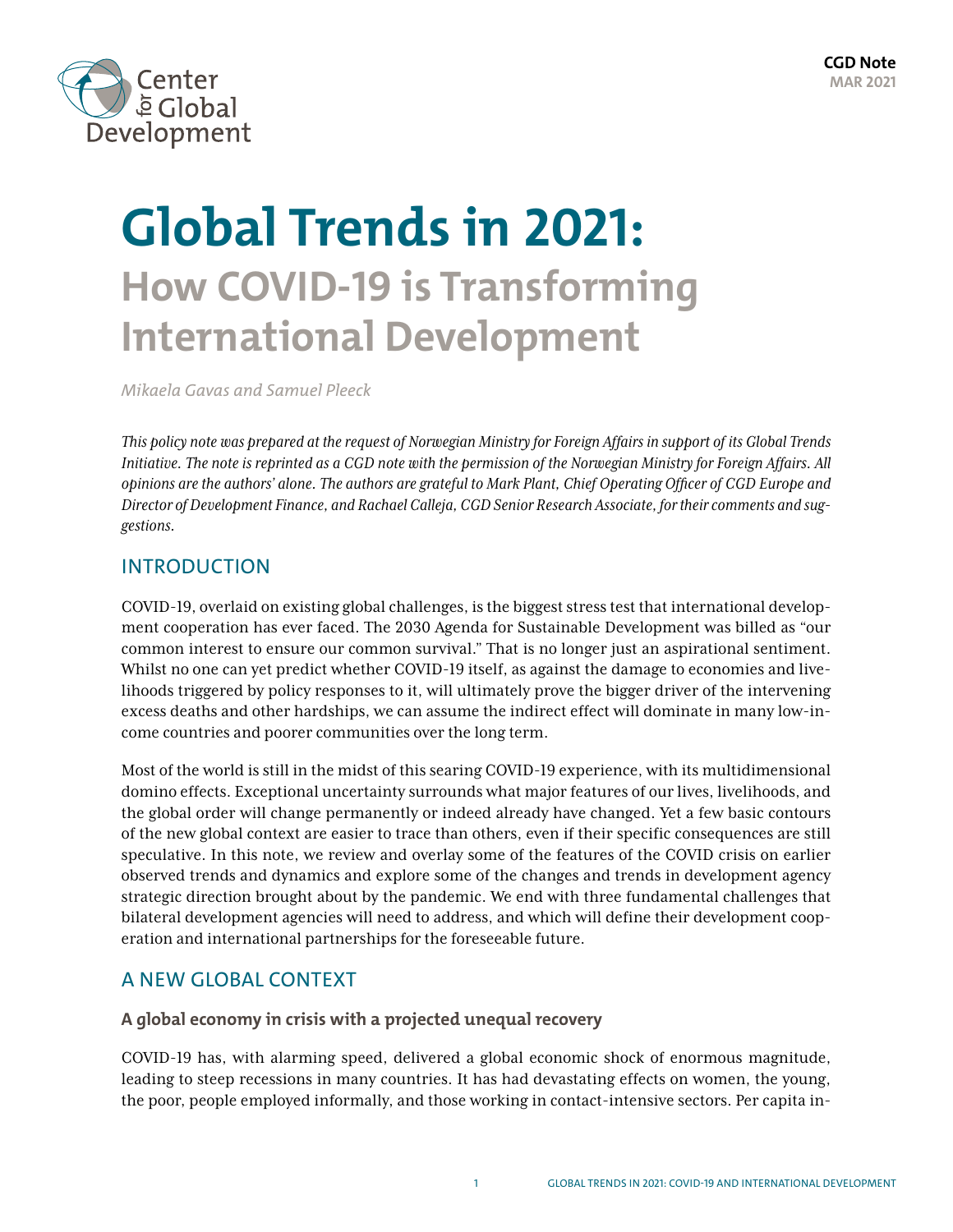comes in the vast majority of emerging market and developing economies shrunk in 2020, tipping many millions back into poverty. The International Monetary Fund (IMF) estimates a 3.5 percent contraction in global GDP in 2020—the deepest global recession since the Second World War. As a comparison, during the global financial crisis in 2009, world economic output fell by just 0.1 percent, although this number hides large differences between countries. Figure 1 compares the economic contraction as a result of the "Great Lockdown" in 2020 with the Global Financial Crisis in 2009.



**Figure 1. Comparative annual growth change, 2009 and 2020** 

Source: IMF DataMapper Tool (Retrieved on 24th February 2021)

The pandemic has pushed Africa into its first recession in 25 years. In 2020, real GDP per capita is expected to contract by 2.6 percent in sub-Saharan Africa, and by the end of 2021, it is likely to have regressed to its 2008 level. As a consequence, COVID-19 could push as many as 34 million people into extreme poverty in Africa, [erasing at least five years of progress in fighting poverty.](https://www.worldbank.org/en/publication/africa-pulse)<sup>1</sup>

With more effective infection control and vaccine deployment, the world economy is expected to recover in 2021. However, the speed and strength of the recovery will largely vary across regions depending on access to medical interventions, effectiveness of policy support, exposure to cross-country spill-overs, and structural characteristics of countries entering the crisis. While China is forecasted to continue its rapid growth in 2021, [Latin America and the Eurozone will lag behind.](https://www.imf.org/en/Publications/WEO) 2

We have also witnessed unprecedented peacetime surges in public debt during the pandemic. To limit long-term damage to the economy and facilitate the recovery, governments largely chose to pursue expansionist fiscal policies, hence creating budget deficits and increasing public debt. Following on an already-precarious situation before the pandemic, the debt-to-GDP ratio in developing countries

<sup>1</sup> World Bank's [Africa's Pulse Report](https://www.worldbank.org/en/publication/africa-pulse) (October 2020).

<sup>2</sup> IMF [World Economic Outlook](https://www.imf.org/en/Publications/WEO) (January 2021)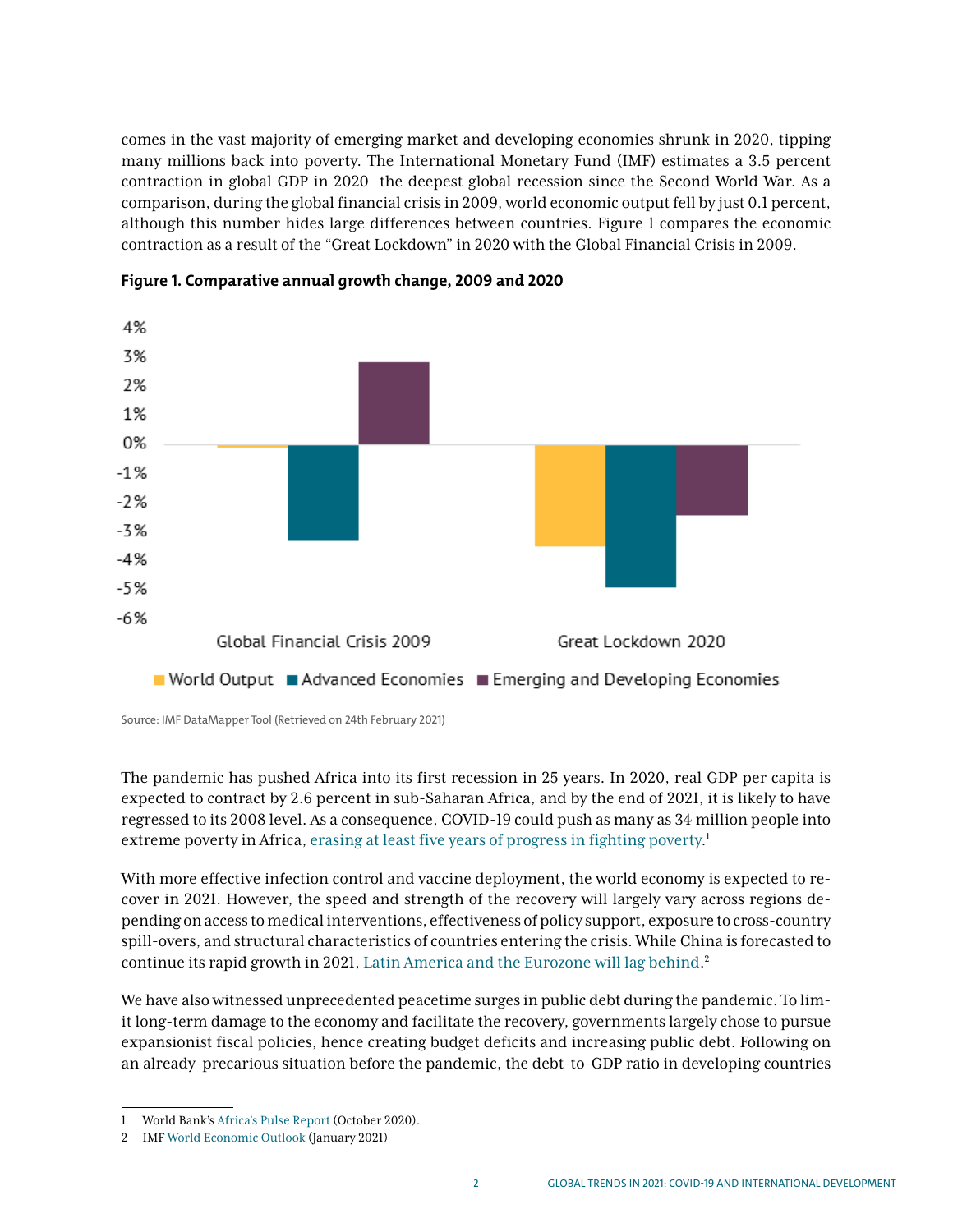is expected to rise in the years ahead, increasing the threat to debt sustainability. In 2013, only 23 percent of the 69 low-income countries (LICs) analysed by the IMF were in "debt distress" or "at risk of being in debt distress"; [the percentage rose to 50 percent in 2019 and will likely be around two-thirds](https://www.imf.org/en/Publications/Policy-Papers/Issues/2020/02/05/The-Evolution-of-Public-Debt-Vulnerabilities-In-Lower-Income-Economies-49018) [in 2020](https://www.imf.org/en/Publications/Policy-Papers/Issues/2020/02/05/The-Evolution-of-Public-Debt-Vulnerabilities-In-Lower-Income-Economies-49018). 3

These debt-related strains will add to broader social fractures around the unequal sharing of crisis and recovery burdens, by income group, occupation, region, age, gender, ethnicity, and geography. Exposure to work-related health risks, and conversely, opportunities for distance work and distance learning, are heavily skewed in favour of older, better paid, better educated, and wealthier groups, and vice versa. Precarious gig-economy and informal workers in denser and substandard rented housing, with greater underlying health burdens, are also much more financially exposed to layoffs and less easily reached by public safety nets. This is especially true for internal or international migrant labourers, who can be victims of xenophobia and find no safe routes home.

## **Steep declines in global trade and financial flows to developing countries**

COVID-19 has led to steep declines in global trade. The World Trade Organization (WTO) [predicts a 9.2](https://www.wto.org/english/news_e/pres20_e/pr862_e.htm) [percent decline in the volume of global trade](https://www.wto.org/english/news_e/pres20_e/pr862_e.htm) in 2020. While trade in goods has seen a rapid recovery, trade in services is lagging. Once again, we observe different patterns by region. Although global shipping volumes now exceed pre-pandemic levels, this growth is being led by China.<sup>4</sup>

Services activity remains anaemic, weighed down by a continuing depression in tourism activity and international travel. [Tourism arrivals fell by 72 percent in the first 10 months of 2020](https://www.e-unwto.org/doi/epdf/10.18111/wtobarometereng.2020.18.1.7) and remain far below pre-pandemic levels.

The global health and economic crises have generated a steep contraction in all private financial flows to developing economies. The World Bank estimates remittance flows to low and middle income countries are expected to decline by 7.2 percent to \$508 billion in 2020, followed by a further decline of 7.5 percent in 2021. The hit has been particularly severe in Central Asia, East Asia and sub-Saharan Africa, with [declines between 9 percent and 16 percent in 2020](https://www.worldbank.org/en/topic/socialprotectionandjobs/publication/migration-and-development-brief-33).5 Estimates for the decline in foreign direct investment are even steeper at around 12 percent. And portfolio investment, the most volatile flow, is also forecasted to decline, posing a threat to the financial sustainability of companies in developing countries.

<sup>3</sup> See a [policy paper](https://www.imf.org/en/Publications/Policy-Papers/Issues/2020/02/05/The-Evolution-of-Public-Debt-Vulnerabilities-In-Lower-Income-Economies-49018) by the IMF on the Evolution of Public Debt Vulnerabilities in Lower Income Economies.

<sup>4</sup> From [WTO Fall 2020 World Trade Forecast.](https://www.wto.org/english/news_e/pres20_e/pr862_e.htm)

<sup>5</sup> World Bank's [Migration and Development Brief 33.](https://www.worldbank.org/en/topic/socialprotectionandjobs/publication/migration-and-development-brief-33)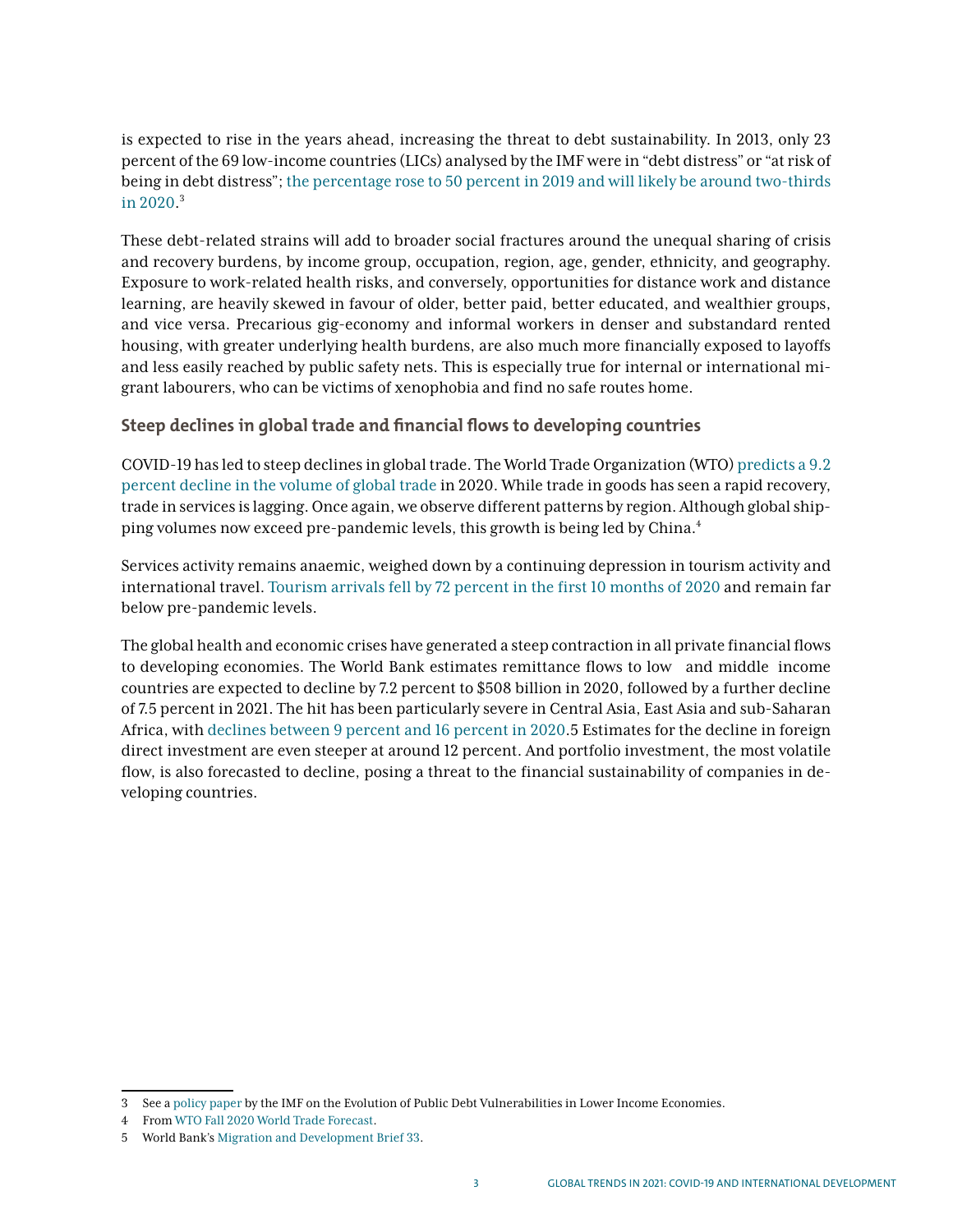

## **Figure 2. Annual percentage change in private flows to low- and middle-income countries in 2020**

Source: Remittances data from the World Bank's Migration and Development brief 33, FDI data from UNCTAD's Investment Trend Monitor (January 2021), and portfolio flows from the Institute for International Finance (IIF). IIF uses the following countries as a sample for emerging markets: Argentina, Brazil, Chile, China, Colombia, Czech Republic, Hong Kong (China), Hungary, India, Indonesia, Israel, Malaysia, Mexico, Poland, the Republic of Korea, the Russian Federation, Saudi Arabia, Singapore, South Africa, Thailand, and Turkey.

# **Reversed progress in global poverty reduction and human development**

The pandemic has wiped out years of progress in ending extreme poverty. It is likely to push between 119 and 124 million people into extreme poverty in 2020, [representing the first increase in extreme](https://blogs.worldbank.org/opendata/updated-estimates-impact-covid-19-global-poverty-looking-back-2020-and-outlook-2021) [poverty since 1998](https://blogs.worldbank.org/opendata/updated-estimates-impact-covid-19-global-poverty-looking-back-2020-and-outlook-2021).<sup>6</sup> Some forecasters maintain that we can expect an additional 250 million people in extreme poverty by 2030 and that it will take 10 years of economic growth just to bring extreme poverty numbers back to where they were before the crisis.

Figure 3 shows that most of the new poor at the extreme poverty line, as well as at the higher poverty lines, live in South Asia. The World Bank estimates that 60 percent of people pushed into extreme poor by COVID will be in South Asia. This is followed by sub-Saharan Africa at the \$1.90 line and East Asia and Pacific at the \$5.50 line. At higher poverty lines, the regional distribution of the added poor changes markedly. Of the 225 million people expected to be pushed into poverty at the \$3.20 poverty line under the baseline scenario, two-thirds are in South Asia. Of the 209 million expected to be pushed into poverty at \$5.50, [many newly poor are in East Asia and the Pacific, and few are in](https://blogs.worldbank.org/opendata/updated-estimates-impact-covid-19-global-poverty-looking-back-2020-and-outlook-2021) [sub-Saharan Africa.](https://blogs.worldbank.org/opendata/updated-estimates-impact-covid-19-global-poverty-looking-back-2020-and-outlook-2021) 7

<sup>6</sup> Updated estimates of the impact of COVID-19 on global poverty. See: [https://blogs.worldbank.org/opendata/updated-esti](https://blogs.worldbank.org/opendata/updated-estimates-impact-covid-19-global-poverty-looking-back-2020-and-outlook-2021)[mates-impact-covid-19-global-poverty-looking-back-2020-and-outlook-2021.](https://blogs.worldbank.org/opendata/updated-estimates-impact-covid-19-global-poverty-looking-back-2020-and-outlook-2021)

<sup>7</sup> Ibid.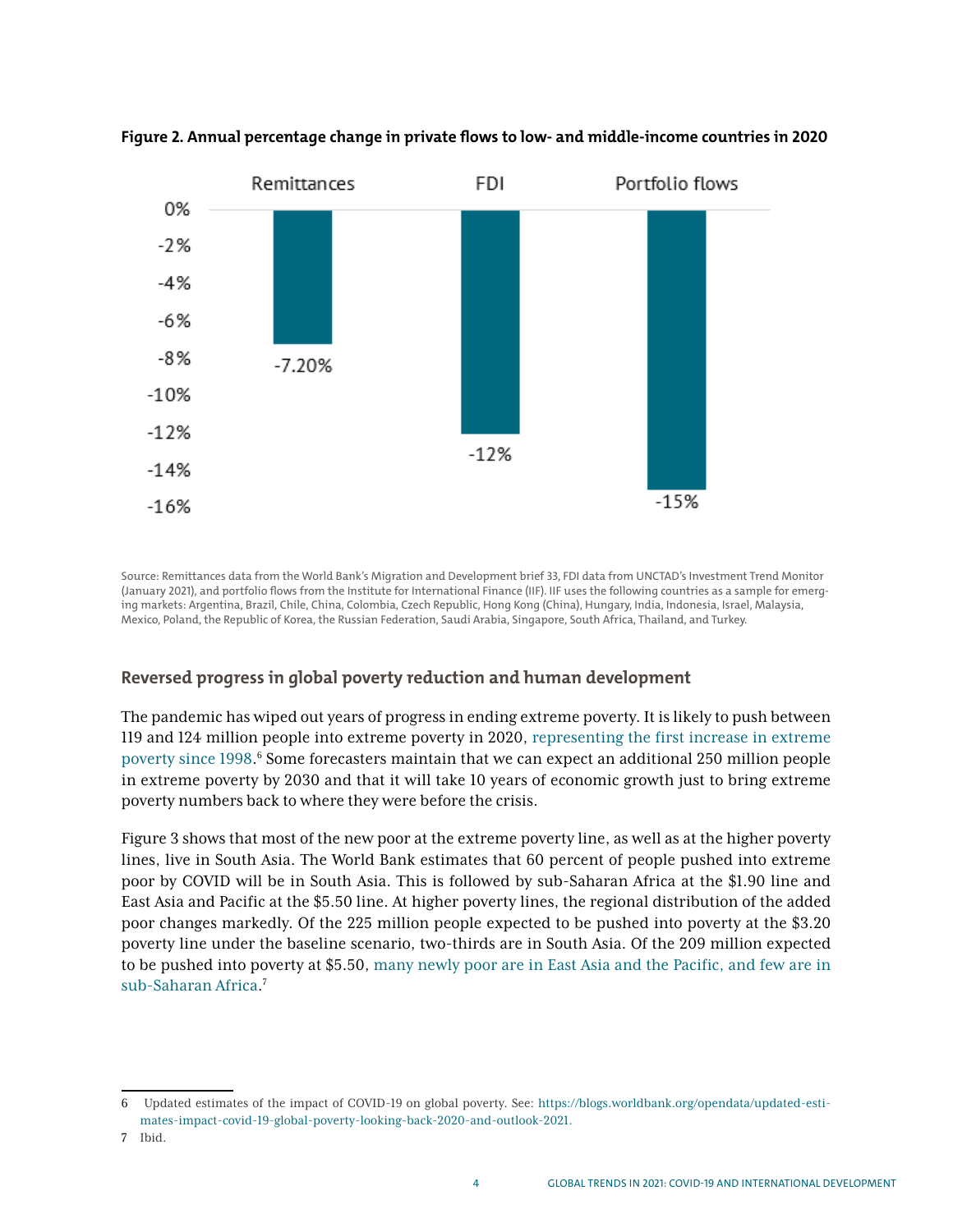

#### **Figure 3. Regional distribution of COVID-induced poor in 2020**

Source: Lakner et al. (2021)

2020 also saw the first ever decline in the Human Development Index since it was introduced in 1990. UNESCO estimates that 23.8 million children, adolescents, and youth are at risk of not returning to care centres, schools, or universities in 2020, the majority of whom live in sub-Saharan Africa and Asia.<sup>8</sup>

# **Amplified inequalities, including in gender and digital accessibility**

COVID-19 has amplified existing inequalities, in particular with those groups who are most vulnerable. The results of a recent global survey of entrepreneurs sheds light on some of the gender disparities in the impact of COVID-19. The survey, carried out in May 2020, collected observations from approximately 26,000 business owners and managers in over 50 countries with an active Facebook Business Page. Globally, female-owned businesses were [5.9 percentage points more likely to have closed their](https://blogs.worldbank.org/developmenttalk/global-state-small-business-during-covid-19-gender-inequalities)  [businesses than male-owned businesses](https://blogs.worldbank.org/developmenttalk/global-state-small-business-during-covid-19-gender-inequalities). 9 In all regions, there is a marked gender gap in business closure rates as women entrepreneurs have been disproportionately affected by the contraction in economic activities as a result of COVID-19. Reasons for this include the fact that female-owned firms are concentrated in consumer-facing sectors (services, hospitality, retail, trade) where the demand shock has hit hardest.

<sup>8</sup> See UNESCO COVID-19 Education Response [Report.](https://unesdoc.unesco.org/in/documentViewer.xhtml?v=2.1.196&id=p::usmarcdef_0000373992&file=/in/rest/annotationSVC/DownloadWatermarkedAttachment/attach_import_5b075951-5390-4056-9935-4163d073d5f1%3F_%3D373992eng.pdf&locale=en&multi=true&ark=/ark:/48223/pf0000373992/PDF/373992eng.pdf#%5B%7B%22num%22%3A31%2C%22gen%22%3A0%7D%2C%7B%22name%22%3A%22XYZ%22%7D%2C63%2C777%2C0%5D)

<sup>9</sup> Extracted from the Future of Business [survey,](https://blogs.worldbank.org/developmenttalk/global-state-small-business-during-covid-19-gender-inequalities) a partnership between the World Bank, the OECD and Facebook to collect global views of online small businesses' challenges and expectations.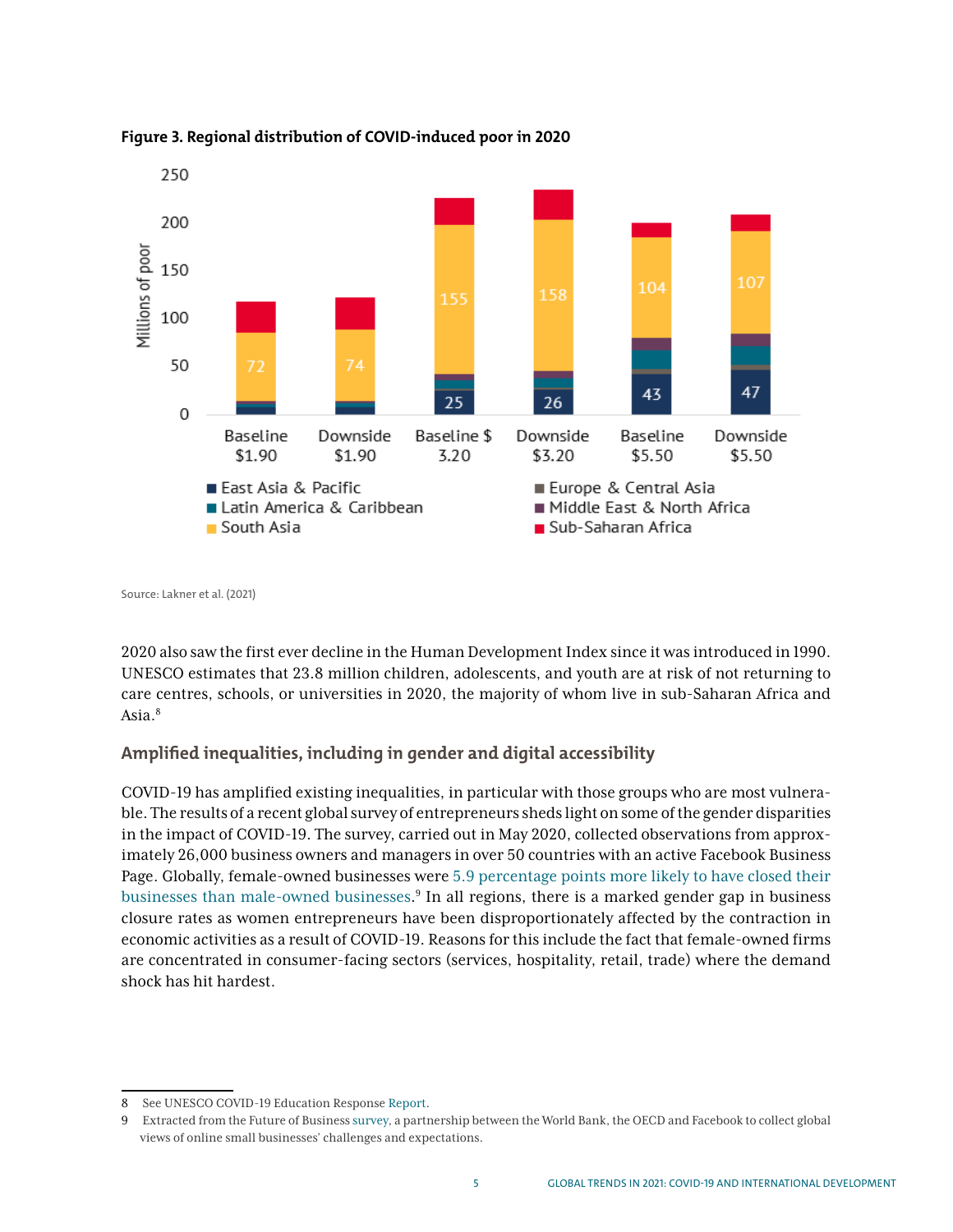COVID-19 and the resulting lockdowns have triggered a [mass migration from analogue to digital](https://blogs.imf.org/2020/06/11/the-global-economic-reset-promoting-a-more-inclusive-recovery/) and highlight that access to the Internet is crucial for socioeconomic inclusion. Yet, half of the world's population does not have access to the Internet, either through a mobile device or through fixed line broadband.

Countries in sub-Saharan Africa, followed by many in emerging and developing economies in Asia, are among those with the lowest access to the Internet, despite being [world leaders in mobile money](https://www.imf.org/en/News/Articles/2020/06/15/na061520-digitalizing-sub-saharan-africa-hopes-and-hurdles) [transactions](https://www.imf.org/en/News/Articles/2020/06/15/na061520-digitalizing-sub-saharan-africa-hopes-and-hurdles). There is also a large variation in Internet connectivity by firms in [sub-Saharan Africa](https://www.imf.org/~/media/Files/Publications/REO/AFR/2020/April/English/ch3.ashx?la=en) only about [60 percent of businesses use email for business compared to about 85 percent in Europe](https://blogs.worldbank.org/developmenttalk/global-state-small-business-during-covid-19-gender-inequalities) [and Central Asia](https://blogs.worldbank.org/developmenttalk/global-state-small-business-during-covid-19-gender-inequalities).<sup>10</sup> This lack of universal and affordable access to the Internet is widening income inequality within and between countries.

The pandemic is also worsening income inequalities within countries. Lower-income workers are less likely to work from home and therefore more at risk of losing their jobs. The [IMF predicts](https://blogs.imf.org/2020/10/29/how-covid-19-will-increase-inequality-in-emerging-markets-and-developing-economies/) that the impact of COVID-19 on income distribution could reverse progress made over the last decade, with the Gini coefficient increasing by 2.6 percentage points in emerging markets and developing economies as a result of the pandemic.<sup>11</sup>

# **Strengthened forces of rivalry, anti-globalisation, nationalism, and vaccine apartheid**

Patterns of de-globalisation and rising self-protection instincts of nation-states are being reflected in tensions between multilateral collaboration versus go-it-alone nationalism. Faith in globalisation had already profoundly eroded, [especially among large middle-class cohorts whose real incomes were](https://www.brookings.edu/blog/future-development/2018/03/22/is-there-a-middle-class-crisis-in-europe/) [left behind in the 2010s](https://www.brookings.edu/blog/future-development/2018/03/22/is-there-a-middle-class-crisis-in-europe/) and who have become more fragile, or vulnerable to the risk of falling back into poverty.<sup>12</sup> COVID-19 [materialises this risk](https://img.washingtonpost.com/wp-apps/imrs.php?src=https://arc-anglerfish-washpost-prod-washpost.s3.amazonaws.com/public/GGUDGWQDOZEMXFQDR25AJTFGZI.png&w=1800)<sup>13</sup>—while it is common for recessions in rich countries to disproportionately affect those on lower incomes, the economic repercussions of the pandemic on the bottom two quartiles are profoundly different in scale as compared to the global financial crisis and previous recessions. This disenchantment and growing vulnerability have strongly encouraged illiberal, nation-first counternarratives. $14$  They also were fuelled by protracted underinvestment in public services, which partially undermined the social contract and whose [corrosive effects have now](https://www.ecb.europa.eu/pub/pdf/other/eb201602_article02.en.pdf) [been laid bare by COVID-19.](https://www.ecb.europa.eu/pub/pdf/other/eb201602_article02.en.pdf)<sup>15</sup> A side effect of this nation-first pivot is the limitation of the extent to which governments look outside their borders. Outsiders (and migrants) are seen as drains on

<sup>10</sup> Ibid.

<sup>11</sup> See IMF blog: [https://blogs.imf.org/2020/10/29/how-covid-19-will-increase-inequality-in-emerging-markets-and-develop](https://blogs.imf.org/2020/10/29/how-covid-19-will-increase-inequality-in-emerging-markets-and-developing-economies/)[ing-economies/](https://blogs.imf.org/2020/10/29/how-covid-19-will-increase-inequality-in-emerging-markets-and-developing-economies/)

<sup>12</sup> Analysis fro[m Brookings](https://www.brookings.edu/blog/future-development/2018/03/22/is-there-a-middle-class-crisis-in-europe/) indicates that while the share of the population in Europe that could be classified as middle class has reached a plateau, the vulnerability of its members to falling back into poverty has increased markedly since the global financial crisis. See: <https://www.brookings.edu/blog/future-development/2018/03/22/is-there-a-middle-class-crisis-in-europe/>.

<sup>13</sup> See [https://img.washingtonpost.com/wp-apps/imrs.php?src=https://arc-anglerfish-washpost-prod-washpost.s3.ama](https://img.washingtonpost.com/wp-apps/imrs.php?src=https://arc-anglerfish-washpost-prod-washpost.s3.amazonaws.com/public/GGUDGWQDOZEMXFQDR25AJTFGZI.png&w=1800)[zonaws.com/public/GGUDGWQDOZEMXFQDR25AJTFGZI.png&w=1800.](https://img.washingtonpost.com/wp-apps/imrs.php?src=https://arc-anglerfish-washpost-prod-washpost.s3.amazonaws.com/public/GGUDGWQDOZEMXFQDR25AJTFGZI.png&w=1800)

<sup>14</sup> [An analysis](https://ces.fas.harvard.edu/uploads/files/events/FosterFriedenCompensationPopulismDec2019.pdf) of the impact of levels of social spending on public support for populist parties in Europe across 187 elections from 1990 to 2017 indicates that where countries spend less on income maintenance and/or have decreased spending from earlier levels, populist vote shares are consistently higher. See: [https://ces.fas.harvard.edu/uploads/files/events/FosterFriedenCom](https://ces.fas.harvard.edu/uploads/files/events/FosterFriedenCompensationPopulismDec2019.pdf)[pensationPopulismDec2019.pdf.](https://ces.fas.harvard.edu/uploads/files/events/FosterFriedenCompensationPopulismDec2019.pdf) See also a related [OECD Report,](https://www.oecd.org/els/soc/OECD-middle-class-2019-main-findings.pdf) page 27, for more on the political risks of a squeezed middle class[:](https://www.oecd.org/els/soc/OECD-middle-class-2019-main-findings.pdf) [https://www.oecd.org/els/soc/OECD-middle-class-2019-main-findings.pdf.](https://www.oecd.org/els/soc/OECD-middle-class-2019-main-findings.pdf)

<sup>15</sup> Se[e](https://papers.ssrn.com/sol3/papers.cfm?abstract_id=3556473) [https://papers.ssrn.com/sol3/papers.cfm?abstract\\_id=3556473](https://papers.ssrn.com/sol3/papers.cfm?abstract_id=3556473) an[d](https://www.ecb.europa.eu/pub/pdf/other/eb201602_article02.en.pdf) [https://www.ecb.europa.eu/pub/pdf/other/eb201602\\_](https://www.ecb.europa.eu/pub/pdf/other/eb201602_article02.en.pdf) [article02.en.pdf.](https://www.ecb.europa.eu/pub/pdf/other/eb201602_article02.en.pdf)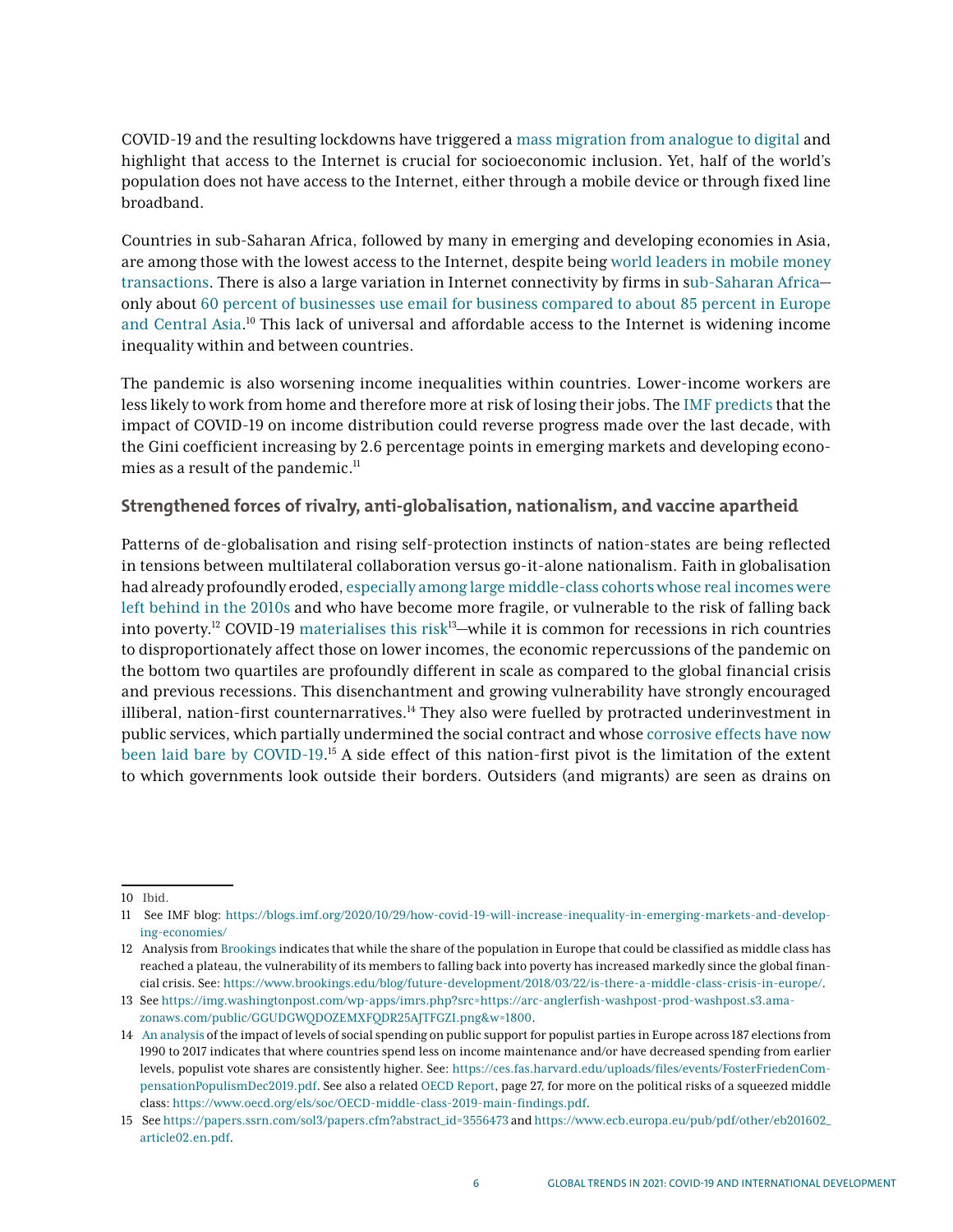capacity and economic burdens rather than net contributors, [especially by people who themselves](https://publications.iom.int/books/how-world-views-migration) [are experiencing economic strain.](https://publications.iom.int/books/how-world-views-migration) 16

The pandemic, the quintessential threat that knows no borders and calls for global solutions, appears to have if anything hardened nationalism. While leaders may understand that the pandemic is a global problem that can only be truly defeated globally, they are under intense political pressure to make their own citizens their top priority. And while the richest nations have secured billions of doses of COVID-19 vaccines, developing economies are struggling to access supplies. It is estimated that this [vaccine nationalism could slow the global economic recovery,](https://www.weforum.org/agenda/2021/01/what-is-vaccine-nationalism-coronavirus-its-affects-covid-19-pandemic/) costing high-income countries \$119 billion per year.<sup>17</sup>

While COVID-19 did not by itself trigger economic, technological, and political competition between countries, it certainly sharpened this set of rivalries, particularly in a context of mounting geopolitical confrontation between the US and China.

Despite the loss of faith in multilateral action, cross-border challenges and threats had become the focus of increased public concern even before COVID-19. Climate change, fragility and conflict, migration, and infectious disease (e.g. Ebola and SARS) are increasingly frequent with serious flashpoints. Tackling global challenges requires engaging with high- to middle-income countries (MICs) that are major emitters (in the case of climate change) and/or otherwise are well positioned to help mitigate catastrophic risks.

# TRENDS IN DEVELOPMENT AGENCY RESPONSES TO THE CRISIS

Five years into Agenda 2030, the SDGs faced strong headwinds even before COVID-19 due to their large intrinsic scope and diversity, undefined sequencing choices, and diffuse leadership and funding responsibilities. There has been, meanwhile, a proliferation of official agencies, bilateral and multilateral, vying for attention and concessional funding from a relatively static pool. Since 1960, there has been a rise from fewer than 20 bilateral donors who reported to the OECD Development Assistance Committee (DAC) to nearly 52 in 2019. All the same, complete numbers on so-called South-South cooperation are hard to source as many of these "new" donors do not report regularly or transparently.

Populist pressures have called for greater visibility of national contributions and stronger articulation of strategic interests served by cooperation. This combines with [growing emulation of emerg](https://www.odi.org/publications/10747-why-do-countries-become-donors-assessing-drivers-and-implications-donor-proliferation)[ing-country models of assistance](https://www.odi.org/publications/10747-why-do-countries-become-donors-assessing-drivers-and-implications-donor-proliferation), especially their more transparent emphasis on mutual benefit and tied supply, higher speed and flexibility, and at least ostensibly, more "equal" and less conditional partnerships.18 Strategic interests also encourage greater synergy and leverage between other external policies (e.g., trade, climate, science, security, migration links) and financial cooperation per se.

In terms of financial instruments, market access has increased sharply, including for many previously non-creditworthy states. Creative or "blended" uses of aid-funded subsidies and equity and other

<sup>16</sup> A 2015 International Organisation for Migration (IOM) report presenting global Gallup data shows that people who rate their country's economic situation as "fair" or "poor" are almost twice as likely to say that migration should decrease as those who rate it "good" or "excellent". See[:](https://publications.iom.int/books/how-world-views-migration) <https://publications.iom.int/books/how-world-views-migration>. For more on public attitudes toward migration, see [Public Attitudes towards Immigration and Immigrants: What People Think, Why, and How to](https://www.odi.org/publications/17333-public-attitudes-towards-immigration-and-immigrants-what-people-think-why-and-how-influence-them)  [Influence Them.](https://www.odi.org/publications/17333-public-attitudes-towards-immigration-and-immigrants-what-people-think-why-and-how-influence-them)

<sup>17</sup> See <https://www.weforum.org/agenda/2021/01/what-is-vaccine-nationalism-coronavirus-its-affects-covid-19-pandemic/>

<sup>18</sup> See: ODI [Report](https://www.odi.org/publications/10747-why-do-countries-become-donors-assessing-drivers-and-implications-donor-proliferation) on "Why do countries become donors?"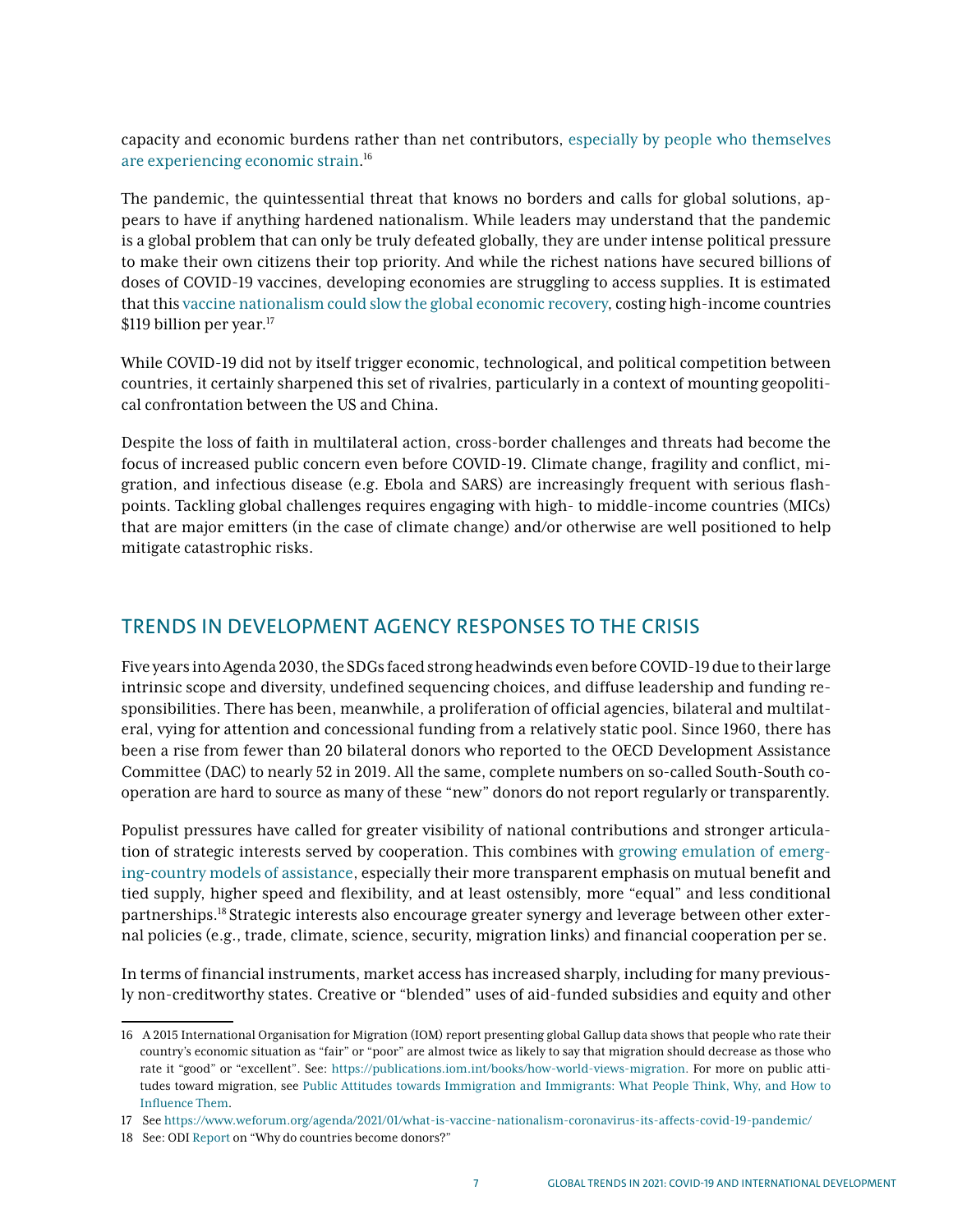public support, such as guarantees as catalysts for private, largely debt-funded sources, have proliferated in the face of spiralling investment needs that continually outstrip constrained grant budgets. In turn, this trend has increased the prominence of externally funded economic infrastructure, which directly generates cash flows to service debt, at the expense of investments in human capital, which typically do not. However, a growing number of low-income countries were judged at moderate to high risk of debt distress even before COVID-19, increasing the likelihood of a new systemic debt crisis.

The COVID-19 crisis has changed the picture. We have seen a partial, medium-term rollback of the recently dominant aid role assigned to economic growth and infrastructure. 2020 saw [an increase in](https://devinit.org/data/tracking-aid-flows-in-light-of-the-covid-19-crisis/) [commitments to health and social protection.](https://devinit.org/data/tracking-aid-flows-in-light-of-the-covid-19-crisis/) 19 This comes from at least two directions: (1) the absolute imperative of strengthening developing-country public health and social support capacities, including to prevent cross-border reinfection of advanced countries, and (2) the need to tackle unsustainable developing-country debt, which will also constrain, at least for a few years, global financial market access and the scope for leveraged deals.

There will be major challenges to find sufficient fiscal space for social spending, including education for dynamic reconstruction, within emergency support packages from international financial institutions (IFIs). The scope of the required humanitarian, sectoral/health, and macroeconomic interventions is vast, as is their geographic coverage. Official development assistance (ODA) is already scarce and is likely to shrink given the fiscal retrenchment, which is starting to bite in many advanced countries, just as needs in developing countries may be exploding.

Below we explore some of the changes and trends in development agency strategic direction brought about by the pandemic. The key question is whether these are temporary changes or whether they are harbingers of long-term change. What is clear is that a strategic reset is occurring, with some fundamental questions around the role and use of ODA challenging official development agencies.

# **Constrained bilateral aid budgets and the rise of the international financial institutions**

As demand for assistance increases and supply depletes, development agencies are having to do more with less. Analysis by Development Initiatives in 2021 based on data from the International Aid Transparency Initiative (IATI) reveals that total bilateral aid commitments fell by 19 percent in 2020 compared to 2019.<sup>20</sup> Conversely, aid from the IFIs grew significantly in 2020 (see Figure 4).<sup>21</sup> Between January and November 2020, the four IFIs reviewed in the analysis committed \$103 billion compared to \$74 billion for the same period in 2019. As a result, ODA made up over half of IFI commitments in the first seven months of 2020, up from 28 percent in 2019. Commitments from multilateral organisations remained relatively stable between 2019 and 2020 at around \$15 billion.<sup>22</sup>

<sup>19</sup> See[:](https://devinit.org/data/tracking-aid-flows-in-light-of-the-covid-19-crisis/) [Tracking Aid Flows in Light of the COVID-19 Crisis.](https://devinit.org/data/tracking-aid-flows-in-light-of-the-covid-19-crisis/)

<sup>20</sup> Bilateral providers included in the analysis are Belgium, Canada, Denmark, European Commission, Germany, the Netherlands, New Zealand, Norway, Spain, Sweden, Switzerland, the United Kingdom, and the United States.

<sup>21</sup> IFIs providers included in the analysis are the African Development Bank Group, the Asian Development Bank, the Inter-American Development Bank, and the World Bank.

<sup>22</sup> The multilateral institutions included in the analysis are the Global Fund, UNICEF, and the World Food Programme.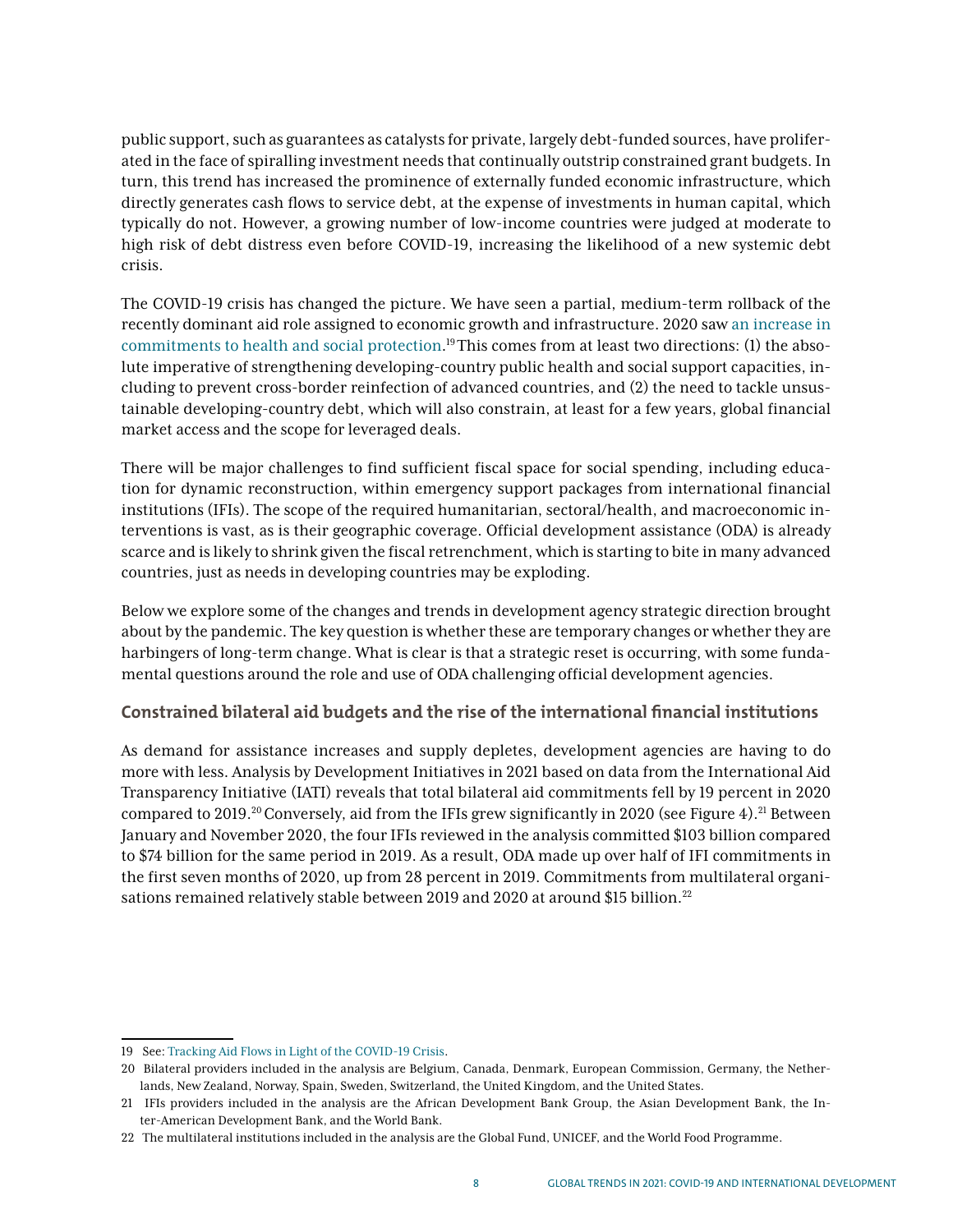

#### **Figure 4. Aid commitments January to November 2018, 2019, and 2020**

Source: Dodd et al. (2021)

The increasing reliance on IFIs means that a growing share of loans are in the mix. This has important implications for the kind of aid that will be available to developing countries, as well as raising concerns about debt sustainability.

Furthermore, pre-pandemic, [bilateral agencies were vying for greater control over their multilater](https://www.oecd.org/dac/multilateral-development-finance-2020-e61fdf00-en.htm)[al spending](https://www.oecd.org/dac/multilateral-development-finance-2020-e61fdf00-en.htm) through earmarking funds for specific development purposes, including regions, countries, themes, or sectors—"multilateralism à la carte."23 This trend, which has important implications for the system as a whole, has been reinforced by COVID-19. The continued rise of earmarking has fuelled concerns that it is contributing to the fragmentation of the multilateral system, diverting the focus away from core mandates towards more narrowly defined donor-specific priorities.

# **A zero-sum funding competition between sectors**

Indicative analysis from Development Initiatives shows an increase in commitments for social sectors, including health, education, and social protection, mainly led by the IFIs. While bilateral aid commitments to health saw a slight dip in 2020, commitments to health from IFIs rose from around \$4 billion in 2019 to nearly \$9.5 billion in 2020 (see Figure 5). The scale of these increases (mostly in the form of loans) comes at a time when bilateral aid is falling in other sectors. Almost all other sectors (with the exception of small increases for education and trade and tourism) have seen lower bilateral aid commitments, with notable declines in economic sectors and governance, peace, and security

<sup>23</sup> See OECD Multilateral Development Finance [Report](https://www.oecd.org/dac/multilateral-development-finance-2020-e61fdf00-en.htm) 2020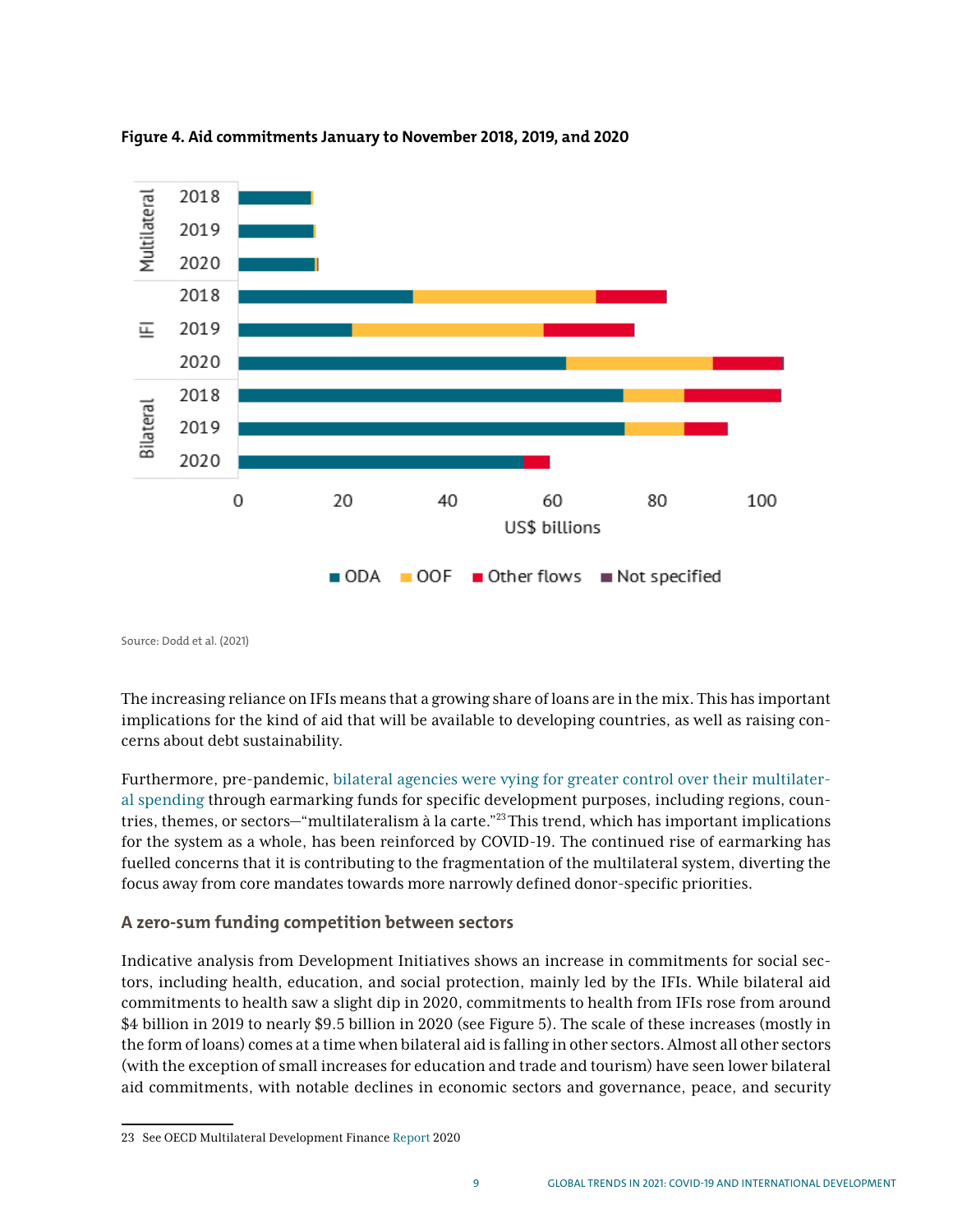(see Figure 6). This may start to shift the nature of financing used to support human development and human capital, including in the poorest countries (Gavas & Pleeck, forthcoming).





Source: Dodd et al. (2021)



#### **Figure 6. Annual change in ODA sector allocation (2019-2020)**

Source: Dodd et al. (2021)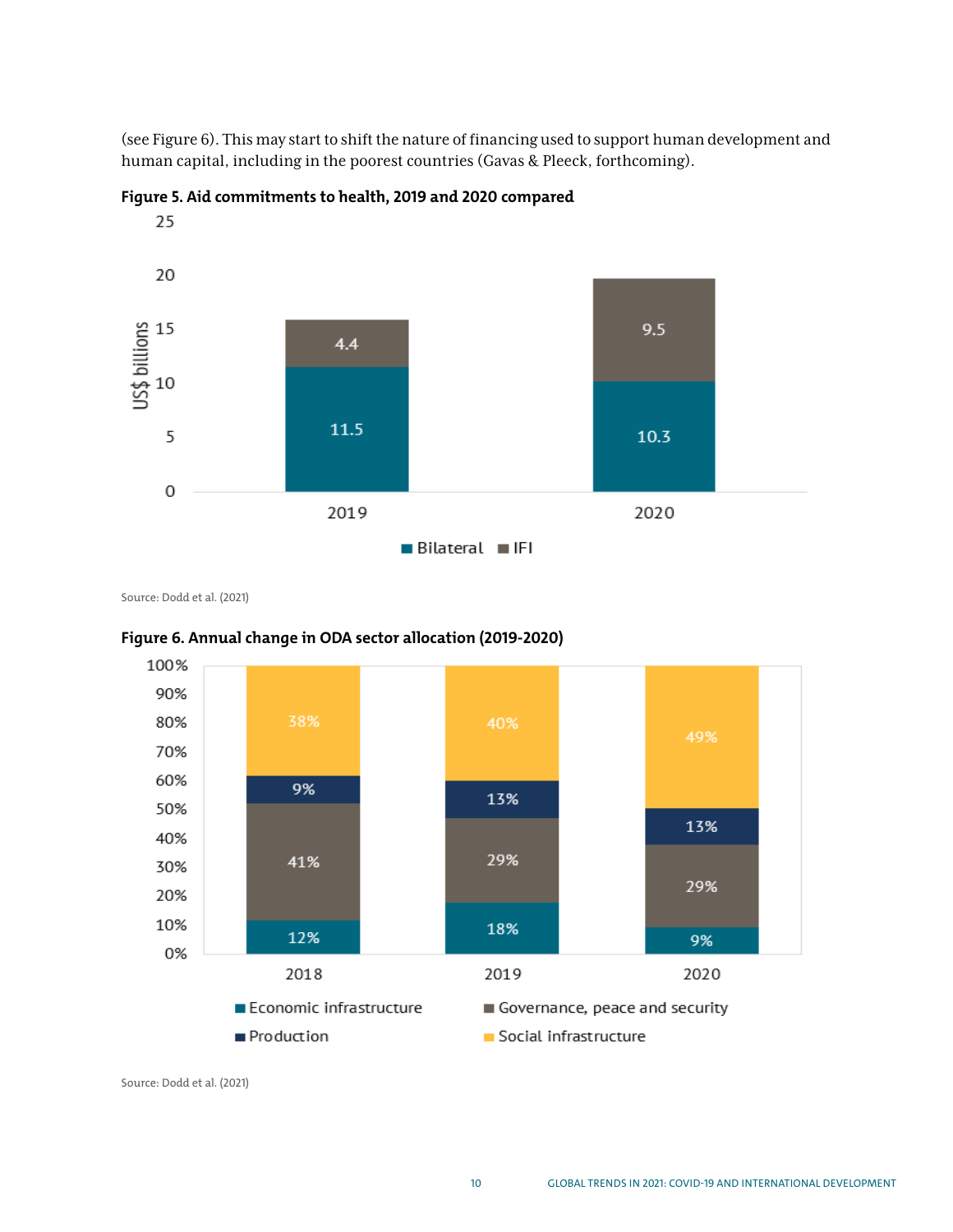# **The low-income vs middle-income trade-off**

COVID-19 is reversing the progress made regarding the number of countries graduating from low-income to middle-income status. This risk is particularly severe for small islands and developing states (SIDS) largely dependent on revenues from tourism. As previously outlined, the overwhelming majority of the "new poor" induced by COVID-19 will be in MICs. Development agencies now face a dilemma between the short-term response to the crisis in MICs and long-term challenges in LICs and fragile states. Figure 7 shows the distribution of aid commitments from DAC donors to the different income groups. While aid to LICs has slightly increased, almost 60 percent is still being allocated to MICs.





Source: Dodd et al. (2021)

Dealing with cross-border challenges and threats and the provision of global public goods (GPGs) have become the focus of increased concern. This was true before COVID-19 in the climate change, fragility and conflict, migration, and infectious disease nexus, with increasingly frequent and serious flashpoints. Tackling global challenges also requires sophisticated foreign policy approaches, including engaging with high- to middle-income, often no longer aid-receiving, countries that are major emitters and/or otherwise are well positioned to help mitigate catastrophic risks. There is an increasingly stronger case being made for assisting MICs as conduits for global and regional responses to climate change, fragility, and migration challenges, as well as pandemics, however, with the trade-off being the inevitable dilution of the once-claimed cooperation priority of reducing poverty in LICs.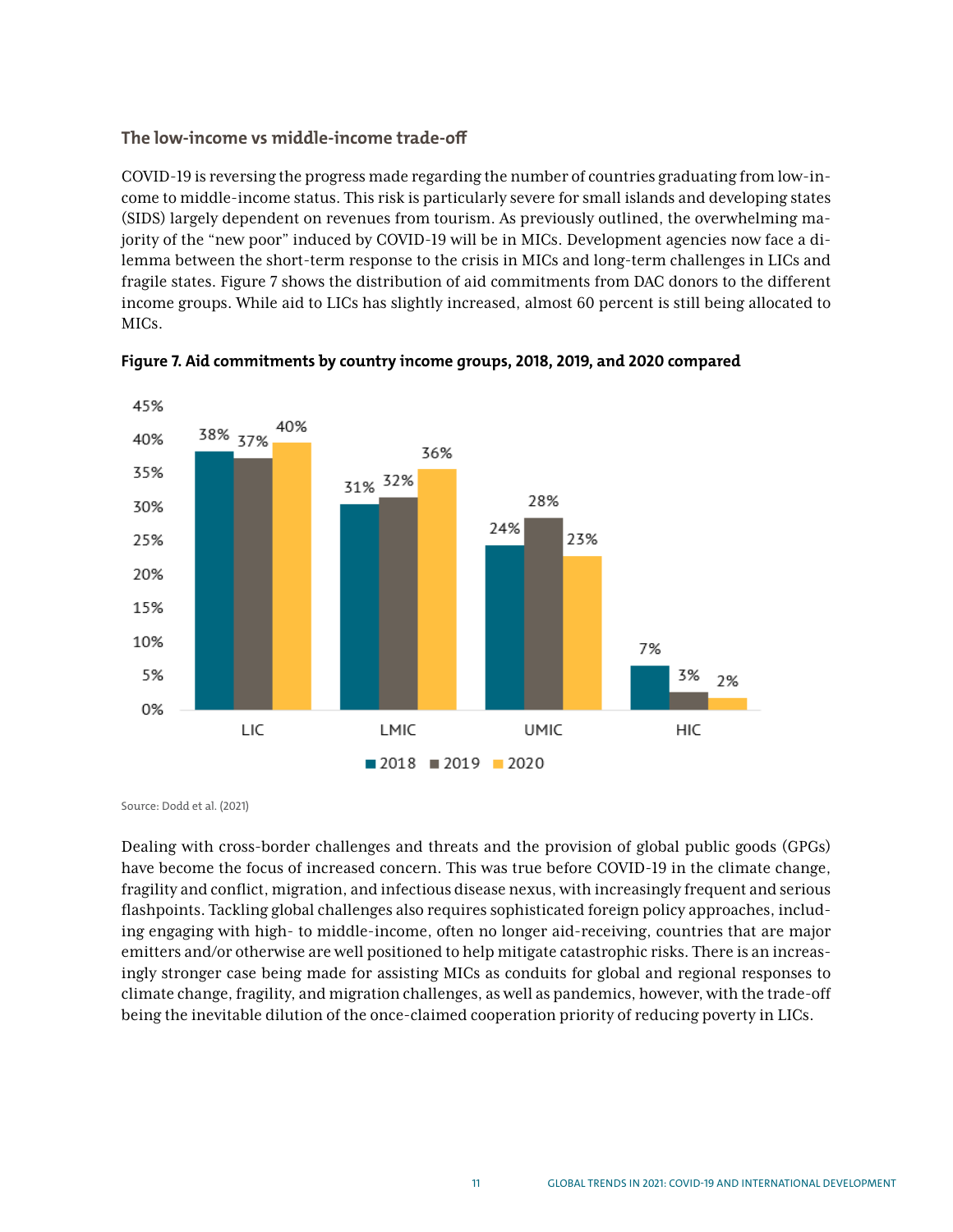# **The cross-border vs poverty dilemma**

The crisis has amplified the tension between protecting the global commons and fighting extreme poverty. There are powerful built-in pressures to progressively broaden the ODA basket (at a time when the overall basket is shrinking) to accommodate spending on GPGs, in particular on climate, one way or another. In 2019, total climate-related bilateral ODA disbursements were valued at almost \$27 billion (commitments were just over \$34 billion).24 This is equivalent to about 20 percent of total bilateral disbursements from DAC providers (including EU institutions) in 2019, or around 23 percent of commitments, up from the previous couple of years. Just over 60 percent of this is going towards climate mitigation mainly in MICs.

Aid budgets will need to be seen to contribute to massively expanded global health pandemic security, especially health R&D spending and COVID vaccine distribution, even if that displaces other development goals and perhaps even some other health spends. ODA definitions are arguably sufficiently flexible on this point, but they may simultaneously come under pressure in other ways, such as generous scoring of official debt relief.

There have been a number of proposals put forward to deal with this. The first approach has been to identify some broader "beyond ODA" spending basket, the proposal being Total Official Support for Sustainable Development (TOSSD), offered in exchange for sticking to a more rigorously shielded, core ODA definition. The second approach is to try to show subsets of ODA spent for globally relevant purposes through "markers," such as the existing climate-change "Rio" markers, or even a new COVID-19 marker, to help flag displacement of previous development priorities by new GPG-related ones. A third approach might be to follow Luxembourg's lead in excluding climate change and in-donor refugee funding, at least, from their reported development assistance. However, efforts at refining development finance metrics have repeatedly been tried over extended periods of time, with little success.

# **Varied trajectories of ODA spending in 2021**

As countries focus available and scarce public resources on domestic priorities and economic recovery, one would expect a fall in aid levels with a potential for real cuts in aggregate ODA. The impact of the economic downturn on global development budgets is at the centre of the debate particularly in those countries which have structurally tied ODA volumes to gross national income (GNI), such as the UK, Norway, and Sweden. However, forecasted aid spending in 2021 shows multiple trajectories (see Figure 8). The UK has announced a reduction in its ODA- to-GNI levels from 0.7 percent to 0.5 percent. Germany, the Netherlands, and Norway have projected slight decreases in ODA in 2021. On the other hand, France and Italy have committed to increasing their ODA commitments. Furthermore, the French government has recently passed a law committing the country to reach the 0.7 percent target by 2025.

<sup>24</sup> OECD Creditor Reporting System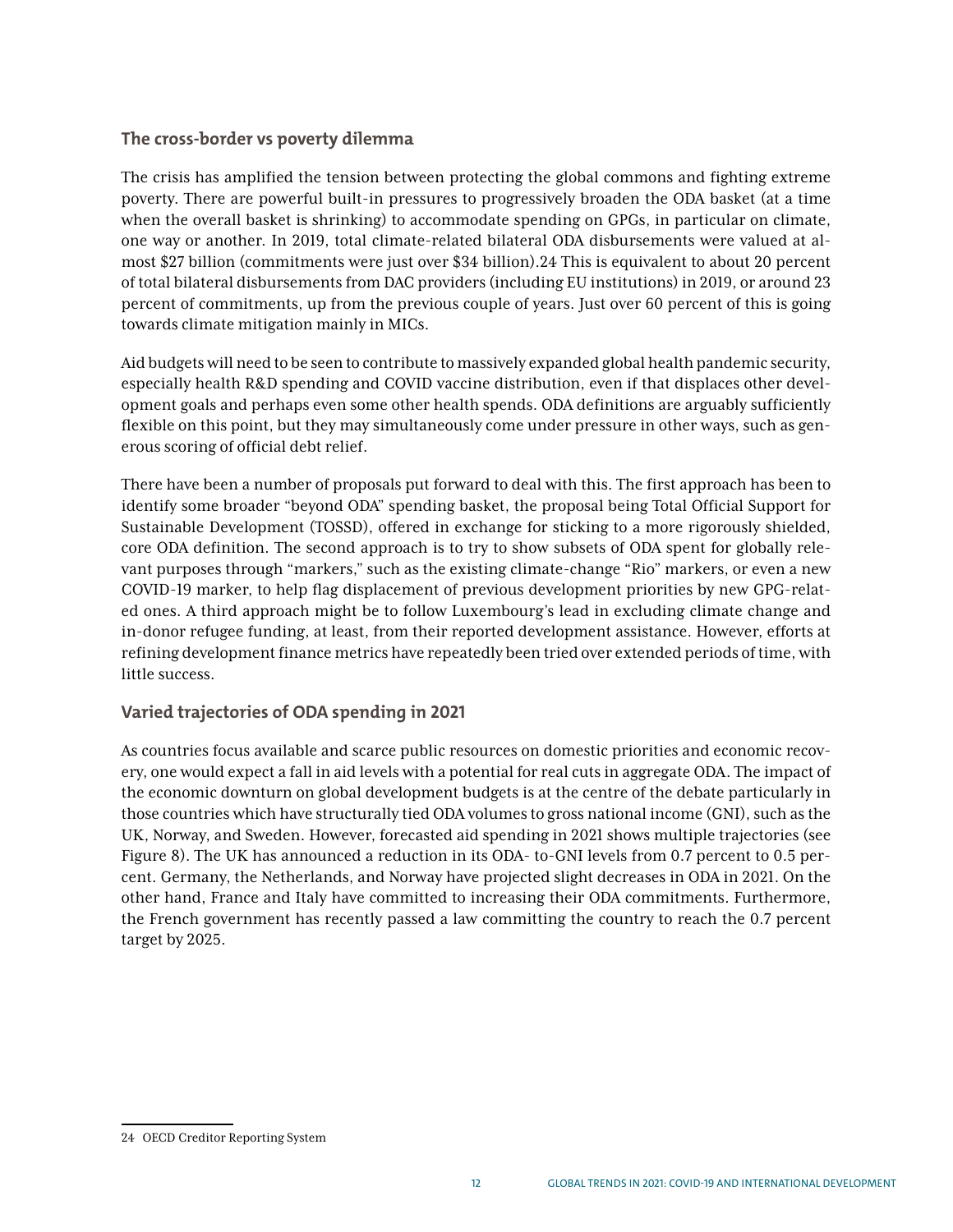

#### **Figure 8. European donors' ODA budget projections, 2020 and 2021**

\* Sum of BMZ and AA budget

\*\* Including €4 billion increase in debt rescheduling/cancellation

\*\*\* Based on three-year spending plan 2020-2022

Source: CGD estimates based on 2020 spending reviews and 2021 budget proposals

# **Increased pressure for rapid and flexible funding**

The crisis has reinforced the need for a more flexible approach to funding, with much higher shares of aid to take the form of cash transfers at the micro level and budget support at the macro level. This runs against the recent grain of increasing the earmarking of assistance to specific projects. However, sluggish ODA disbursement rates have been a real problem, due to lengthy procedures around ODA reprogramming and complicated procedures for project assessment and approval. One year into the pandemic, there continue to be large discrepancies between commitments and disbursements. In July 2020, the World Bank's disbursement rate was [on pace to reach only 50 percent of the announced](https://www.cgdev.org/publication/world-banks-covid-crisis-lending-big-enough-fast-enough-new-evidence-loan-disbursements) [goal](https://www.cgdev.org/publication/world-banks-covid-crisis-lending-big-enough-fast-enough-new-evidence-loan-disbursements).25 This might be explained by the bank's limited use of "Development Policy Lending," a rapid budget support instrument. Development Policy Lending contributed to almost half of the World Bank's response to the 2009 financial crisis but has remained stable as a share of new commitments during the present crisis. Similarly, in October 2020, Team Europe (EU Member States, the EU institutions, and the European IFIs) had disbursed only half of its COVID response commitments.<sup>26</sup>

<sup>25</sup> See CGD [analysis](https://www.cgdev.org/publication/world-banks-covid-crisis-lending-big-enough-fast-enough-new-evidence-loan-disbursements) on World Bank disbursement rate throughout the crisis.

<sup>26</sup> See EU Global COVID [response](https://ec.europa.eu/international-partnerships/topics/eu-global-response-covid-19_fr#:~:text=We%20are%20supporting%20efforts%20to,treatments%20and%20vaccines%20against%20coronavirus.).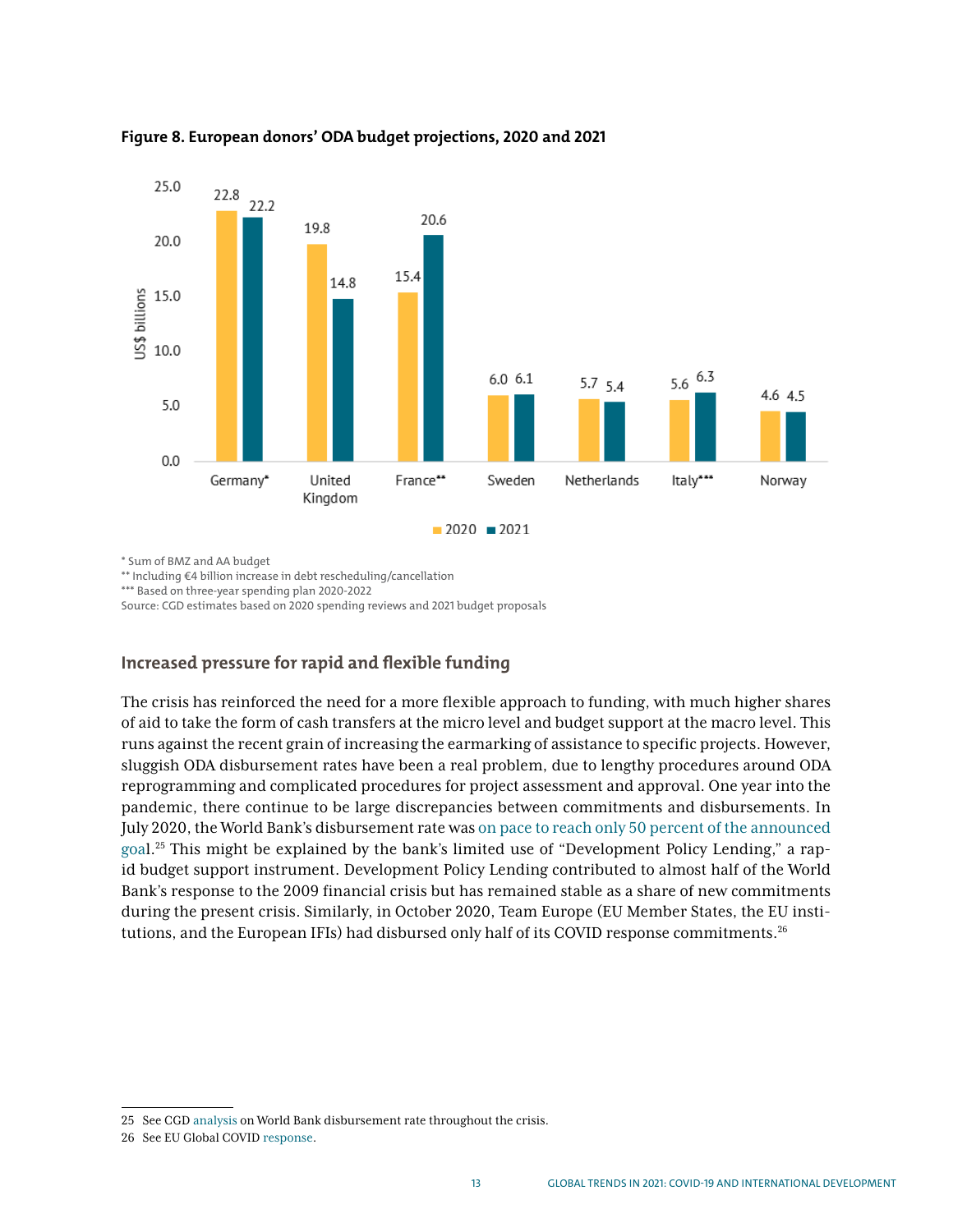# THREE FUNDAMENTAL CHALLENGES FACING DEVELOPMENT AGENCIES

Development agencies have some hard choices ahead. With alarming speed, COVID-19 has delivered a global economic and development shock of enormous magnitude. Development challenges are set against a backdrop of dwindling resources and domestic priorities. The need to provide GPGs is increasing, due to the scope and complexity of transnational development challenges as well as the practical and political overlap between spending on GPGs and traditional development priorities.

Yet, as demand for assistance increases and supply of assistance depletes, many development agencies are being asked to do more with less. For bilateral development agencies, financing GPGs remains a significant challenge—in real terms, global ODA has remained largely unchanged over the past 15 years, but the funds have been charged with additional objectives on climate mitigation and adaptation, hosting refugees, research and development, COVID vaccine development and distribution, as well as pressures in some countries to more directly support the national interest. Often, these objectives also imply spending and action in emerging economies, reducing resources for spending on poverty-alleviation in the lowest income settings, and have created pressure on the definition of ODA.

The above trends point to three fundamental challenges that all bilateral development agencies face in the foreseeable future. The first and arguably most serious is the increasingly blurred boundary between development assistance and spending to tackle global challenges. The mitigation and suppression of these challenges are of benefit to humanity, thus also to donor countries themselves. So, aid, (likely anyway to be less) comes under intense political pressure to accommodate spending on GPGs one way or another, further diluting its direct development impact.

In this context, understanding the new and expanding role of ODA is a necessary precursor to re-thinking the development effectiveness agenda to ensure that any new principles are tailored to the perspectives and realities of doing development in the 2020s and in a post-pandemic world. There are fundamental trade-offs that agencies will need to manage between the rules and norms of what constitutes effective development and development impact with national interest imperatives.

Finally, while resilience is the most prized characteristic of governments and public services, it is increasingly clear that development agencies have not always cultured it. Resilience implies an ability to absorb shocks, to adapt to shocks, and to recover from shocks. Yet, COVID-19 has brought to the fore fundamental weaknesses of development agencies' operating models, approaches, and use of instruments.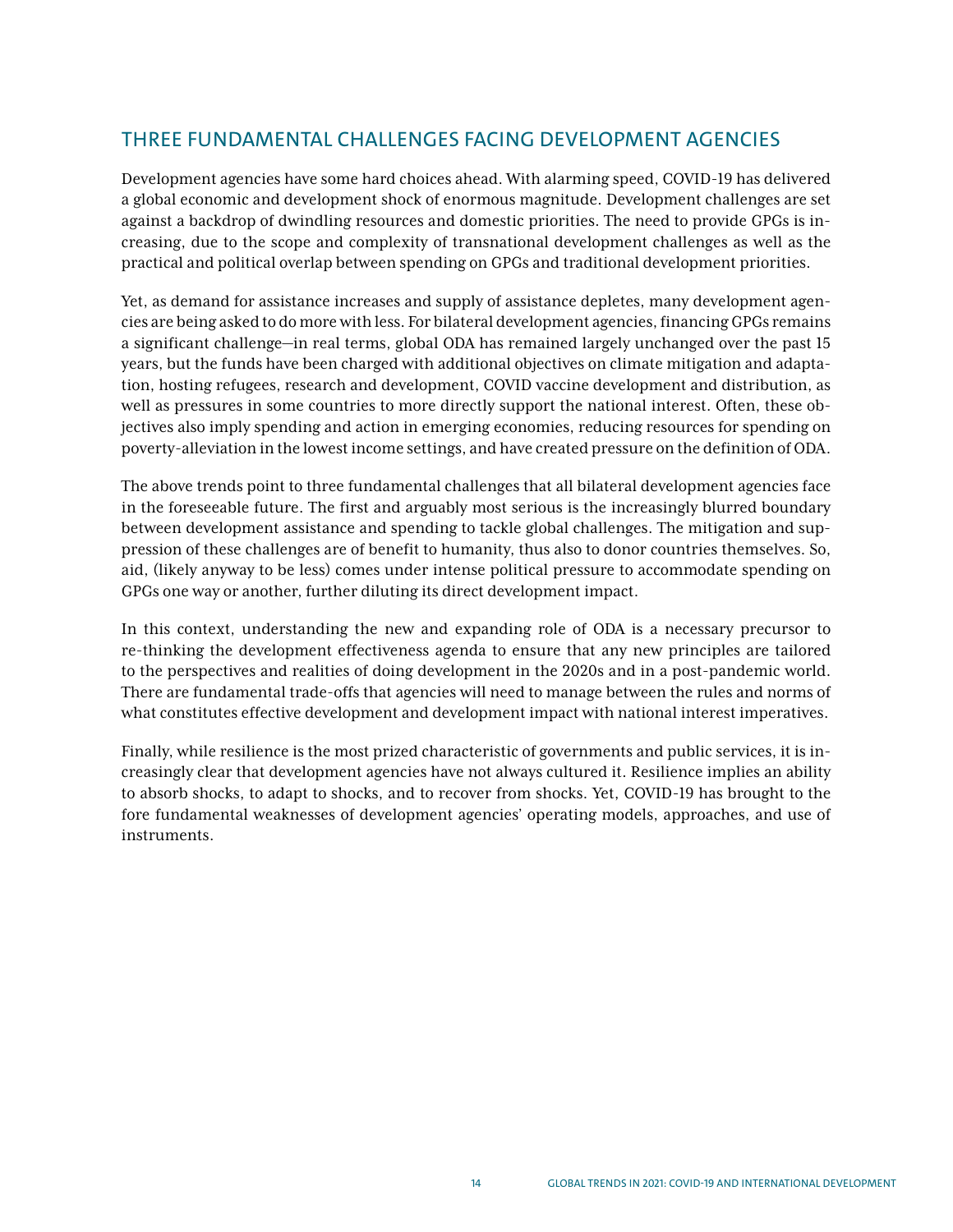# **REFERENCES**

Bussolo, M et al. (2018) Is there a middle-class crisis in Europe? The Brooking Institution. Retrieved from [https://www.brookings.edu/blog/future-development/2018/03/22/is-there-a-middle-class-cri](https://www.brookings.edu/blog/future-development/2018/03/22/is-there-a-middle-class-crisis-in-europe/)[sis-in-europe/](https://www.brookings.edu/blog/future-development/2018/03/22/is-there-a-middle-class-crisis-in-europe/)

Cugat, G., & Narita, F. (2020). How COVID-19 Will Increase Inequality in Emerging Markets and Developing Economies. IMF Blog. Retrieved from [https://blogs.imf.org/2020/10/29/how-covid-19-will-in](https://blogs.imf.org/2020/10/29/how-covid-19-will-increase-inequality-in-emerging-markets-and-developing-economies/)[crease-inequality-in-emerging-markets-and-developing-economies/](https://blogs.imf.org/2020/10/29/how-covid-19-will-increase-inequality-in-emerging-markets-and-developing-economies/)

Dempster, H., et al. (2020). Public attitudes towards immigration and immigrants: what people think, why, and how to influence them. ODI. Retrieved from [https://www.odi.org/publications/17333-pub](https://www.odi.org/publications/17333-public-attitudes-towards-immigration-and-immigrants-what-people-think-why-and-how-influence-them)[lic-attitudes-towards-immigration-and-immigrants-what-people-think-why-and-how-influ](https://www.odi.org/publications/17333-public-attitudes-towards-immigration-and-immigrants-what-people-think-why-and-how-influence-them)[ence-them](https://www.odi.org/publications/17333-public-attitudes-towards-immigration-and-immigrants-what-people-think-why-and-how-influence-them)

Dodd, A., et al. (2021). Aid data 2019–2020: Analysis of trends before and during Covid. Development Initiatives.

Duggan, J., et al. (2020). Is the World Bank's COVID Crisis Lending Big Enough, Fast Enough? New Evidence on Loan Disbursements. Center for Global Development.

ECB (2016). Public investment in Europe. Economic Bulletin, Issue 2. Retrieved from [https://www.](https://www.ecb.europa.eu/pub/pdf/other/eb201602_article02.en.pdf) [ecb.europa.eu/pub/pdf/other/eb201602\\_article02.en.pdf](https://www.ecb.europa.eu/pub/pdf/other/eb201602_article02.en.pdf)

Foster, C., & Frieden, J. (2019). Compensation, Austerity, and Populism: Social Spending and Voting in 17 Western European Countries. Center for European Studies, Harvard University. Retrieved from <https://ces.fas.harvard.edu/uploads/files/events/FosterFriedenCompensationPopulismDec2019.pdf>

Gulrajani, N., & Swiss, L. (2017) Why do countries become donors? Assessing the drivers and implications of donor proliferation. Overseas Development Institute. Retrieved from [https://www.odi.org/](https://www.odi.org/sites/odi.org.uk/files/resource-documents/11364.pdf) [sites/odi.org.uk/files/resource-documents/11364.pdf](https://www.odi.org/sites/odi.org.uk/files/resource-documents/11364.pdf)

Hill, R., & Narayan, A. (2021). What COVID-19 can mean for long-term inequality in developing countries. World Bank blogs. Retrieved from [https://blogs.worldbank.org/voices/what-covid-19-can](https://blogs.worldbank.org/voices/what-covid-19-can-mean-long-term-inequality-developing-countries)[mean-long-term-inequality-developing-countries](https://blogs.worldbank.org/voices/what-covid-19-can-mean-long-term-inequality-developing-countries)

IMF (2020). World Economic Outlook Update: January 2021.

IMF (2020). The evolution of public debt vulnerabilities in lower income-economies. Retrieved from [https://www.imf.org/en/Publications/Policy-Papers/Issues/2020/02/05/The-Evolution-of-Pub](https://www.imf.org/en/Publications/Policy-Papers/Issues/2020/02/05/The-Evolution-of-Public-Debt-Vulnerabilities-In-Lower-Income-Economies-49018)[lic-Debt-Vulnerabilities-In-Lower-Income-Economies-49018](https://www.imf.org/en/Publications/Policy-Papers/Issues/2020/02/05/The-Evolution-of-Public-Debt-Vulnerabilities-In-Lower-Income-Economies-49018)

Inderst, G. (2020). Social Infrastructure Finance and Institutional Investors. A Global Perspective. Retrieved from [https://papers.ssrn.com/sol3/papers.cfm?abstract\\_id=3556473](https://papers.ssrn.com/sol3/papers.cfm?abstract_id=3556473)

IOM (2015) How the World Views Migration. Retrieved from [https://publications.iom.int/books/how](https://publications.iom.int/books/how-world-views-migration)[world-views-migration](https://publications.iom.int/books/how-world-views-migration)

Kretchmer, H. (2021). Vaccine nationalism – and how it could affect us all. World Economic Forum. Retrieved from [https://www.weforum.org/agenda/2021/01/what-is-vaccine-nationalism-coronavi](https://www.weforum.org/agenda/2021/01/what-is-vaccine-nationalism-coronavirus-its-affects-covid-19-pandemic/)[rus-its-affects-covid-19-pandemic/](https://www.weforum.org/agenda/2021/01/what-is-vaccine-nationalism-coronavirus-its-affects-covid-19-pandemic/)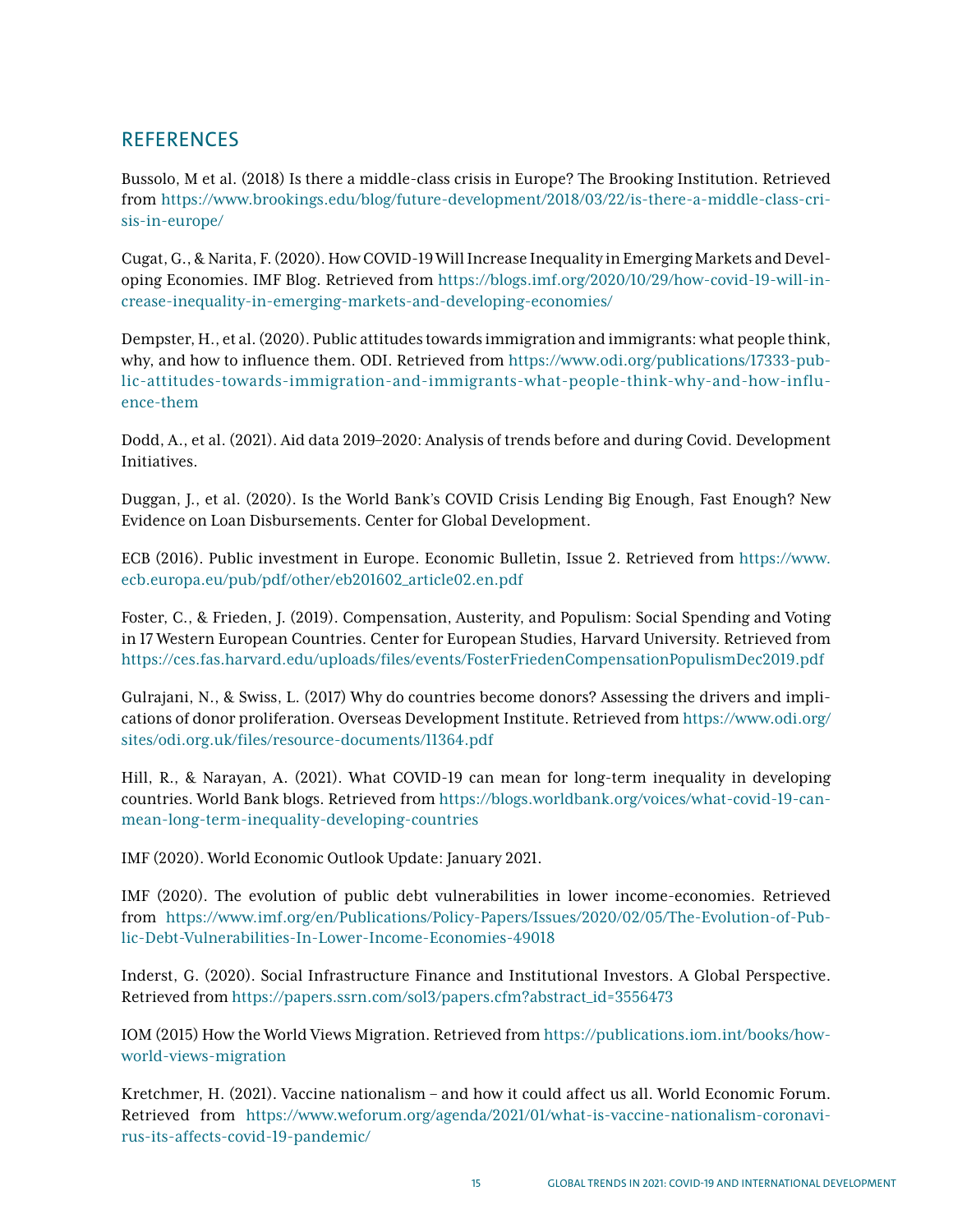Lakner, C., et al. (2021). Updated estimates of the impact of COVID-19 on global poverty: Looking back at 2020 and the outlook for 2021. World Bank Blogs. Retrieved from [https://blogs.worldbank.](https://blogs.worldbank.org/opendata/updated-estimates-impact-covid-19-global-poverty-looking-back-2020-and-outlook-2021) [org/opendata/updated-estimates-impact-covid-19-global-poverty-looking-back-2020-and-out](https://blogs.worldbank.org/opendata/updated-estimates-impact-covid-19-global-poverty-looking-back-2020-and-outlook-2021)[look-2021](https://blogs.worldbank.org/opendata/updated-estimates-impact-covid-19-global-poverty-looking-back-2020-and-outlook-2021)

Long, H., et al. (2020). The covid-19 recession is the most unequal in modern U.S. history. Washington Post. Retrieved from [https://www.washingtonpost.com/graphics/2020/business/coronavirus-re](https://www.washingtonpost.com/graphics/2020/business/coronavirus-recession-equality/)[cession-equality/](https://www.washingtonpost.com/graphics/2020/business/coronavirus-recession-equality/)

OECD (2020), Multilateral Development Finance 2020, OECD Publishing, Paris, [https://doi.](https://doi.org/10.1787/e61fdf00-en) [org/10.1787/e61fdf00-en](https://doi.org/10.1787/e61fdf00-en)

OECD (2019), Under Pressure: The Squeezed Middle Class, OECD Publishing, Paris. [https://doi.](https://doi.org/10.1787/689afed1-en) [org/10.1787/689afed1-en](https://doi.org/10.1787/689afed1-en)

UNCTAD (2021). Investment Trends Monitor. Issue 38. January 2021. Retrieved from [https://unctad.](https://unctad.org/system/files/official-document/diaeiainf2021d1_en.pdf) [org/system/files/official-document/diaeiainf2021d1\\_en.pdf](https://unctad.org/system/files/official-document/diaeiainf2021d1_en.pdf)

United Nations (2020). Policy Brief: Education during COVID-19 and beyond. Retrieved from [https://](https://www.un.org/sites/un2.un.org/files/sg_policy_brief_covid-19_and_education_august_2020.pdf) [www.un.org/sites/un2.un.org/files/sg\\_policy\\_brief\\_covid-19\\_and\\_education\\_august\\_2020.pdf](https://www.un.org/sites/un2.un.org/files/sg_policy_brief_covid-19_and_education_august_2020.pdf)

World Bank (2020). Africa's Pulse: An analysis of Issues Shaping Africa's economic future. No 22. October 2020. Retrieved from [https://openknowledge.worldbank.org/bitstream/han](https://openknowledge.worldbank.org/bitstream/handle/10986/34587/9781464816482.pdf?sequence=41&isAllowed=y)[dle/10986/34587/9781464816482.pdf?sequence=41&isAllowed=y](https://openknowledge.worldbank.org/bitstream/handle/10986/34587/9781464816482.pdf?sequence=41&isAllowed=y)

World Bank (2020). Global Economic Prospects. January 2021. Retrieved from [https://www.world](https://www.worldbank.org/en/publication/global-economic-prospects)[bank.org/en/publication/global-economic-prospects](https://www.worldbank.org/en/publication/global-economic-prospects)

World Bank (2020). Migration and Development Brief 33. Retrieved from [https://www.knomad.org/](https://www.knomad.org/publication/migration-and-development-brief-33) [publication/migration-and-development-brief-33](https://www.knomad.org/publication/migration-and-development-brief-33)

WTO (2020). Trade shows signs of rebound from COVID-19, recovery still uncertain. Retrieved from [https://www.wto.org/english/news\\_e/pres20\\_e/pr862\\_e.htm](https://www.wto.org/english/news_e/pres20_e/pr862_e.htm)